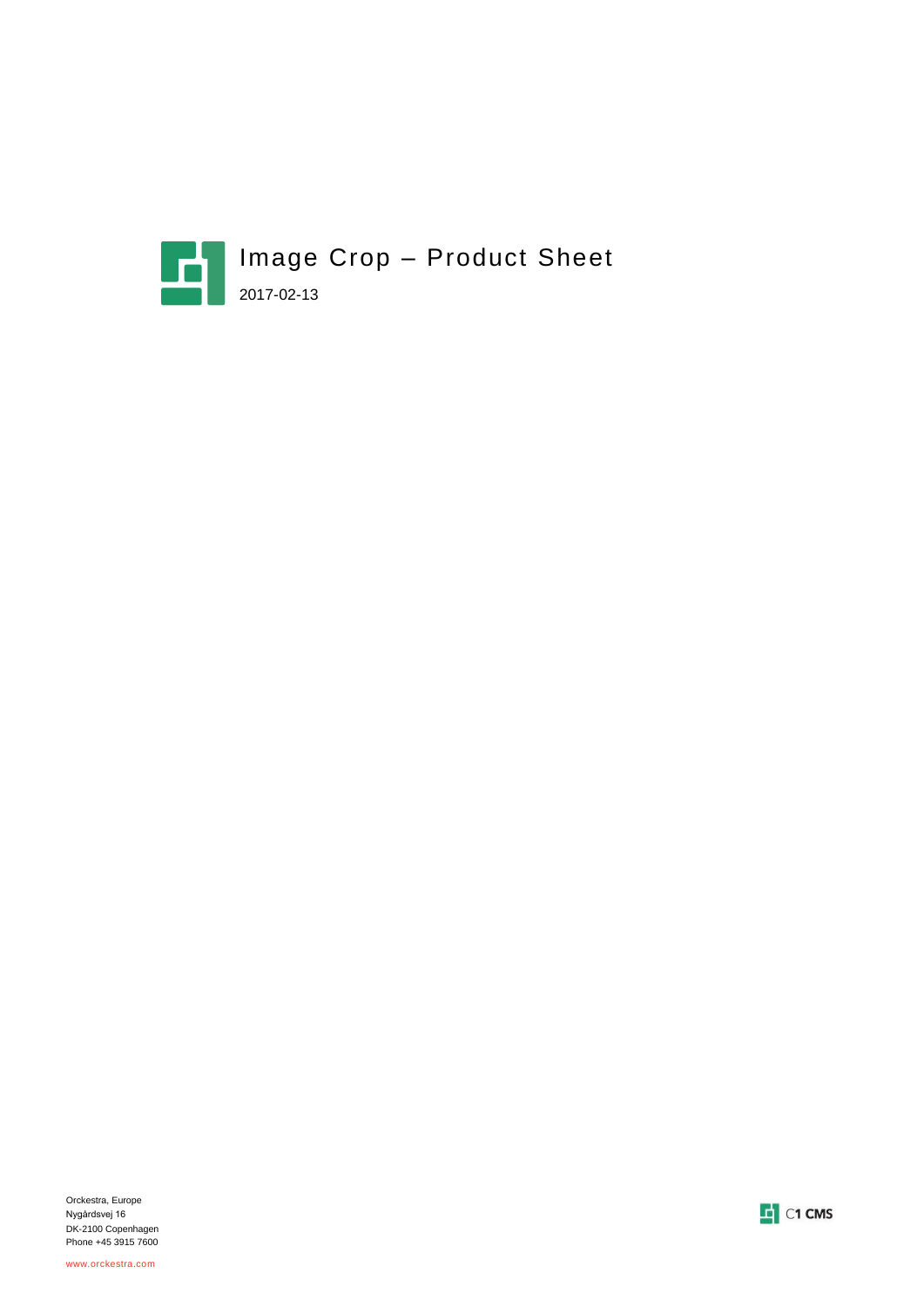# Crop Images without Leaving the Media Archive

C1 CMS allows you to edit images in the media archive in a built-in image editor without leaving the CMS Console. How about cropping image in the media archive?

The Image Crop add-on adds a new command to images in the media archive: "Crop". And this is all you need to have the job done.



Image Crop allows you to crop images both with and without keeping the aspect ratio. Although it comes with two most common aspect ratio options (Landscape and Portrait), you can choose to add your own options to meet your specific requirements. Besides, you have a choice of saving the cropped image as a new image or replacing the original one.

### Features

The following are major features of the Image Crop package:

- Integration with the Media archive
- User-friendly interface
- Cropping images freehand
- Keeping the aspect ratio
- Customizable aspect ratio options
- Save options
- JPEG quality control

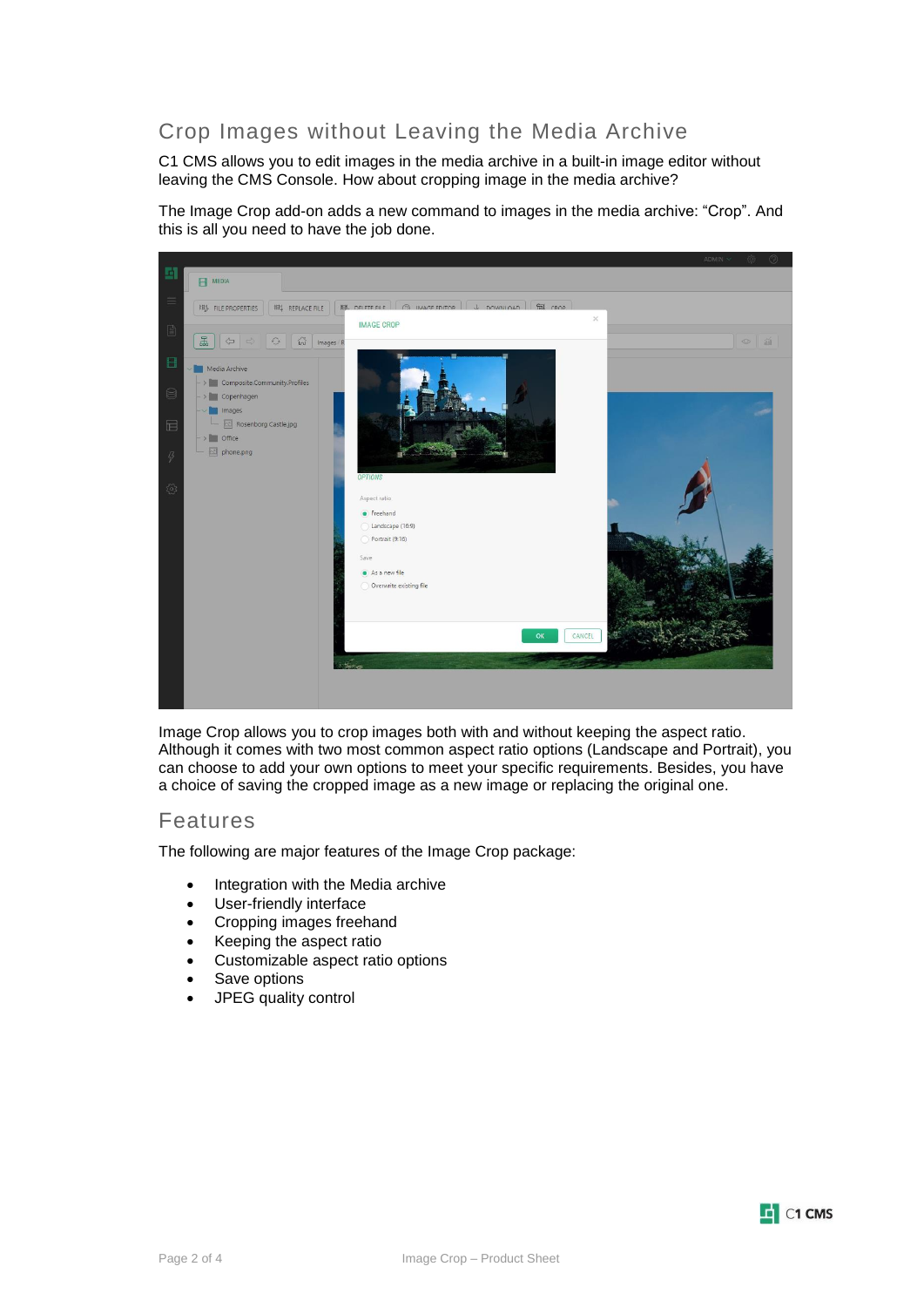### Integration with the Media Archive



Do you want to crop images inplace, in the C1 CMS Media archive?

With Image Crop on board, you can simply select an image, click the Crop command, and crop the image the way you like without leaving the Media archive.

## User-Friendly Interface

Do you want to get what you see when selecting the area to crop?

Image Crop allows you to visually adjust the sizes of the cropping area by conveniently dragging its sides and corners.



# Cropping Images Freehand



Do you want a very specific part out of your image?

Go ahead and select the Freehand option, then drag the selection's borders the way you need.

#### Keeping the Aspect Ratio

Do you want a specific aspect ratio, say, Landscape or Portrait?

You don't need to calculate and recalculate the width or the height every time you change the height or the width of the cropping area. All you have to do is select a proper aspect ratio option and, if needed, do a little resizing.